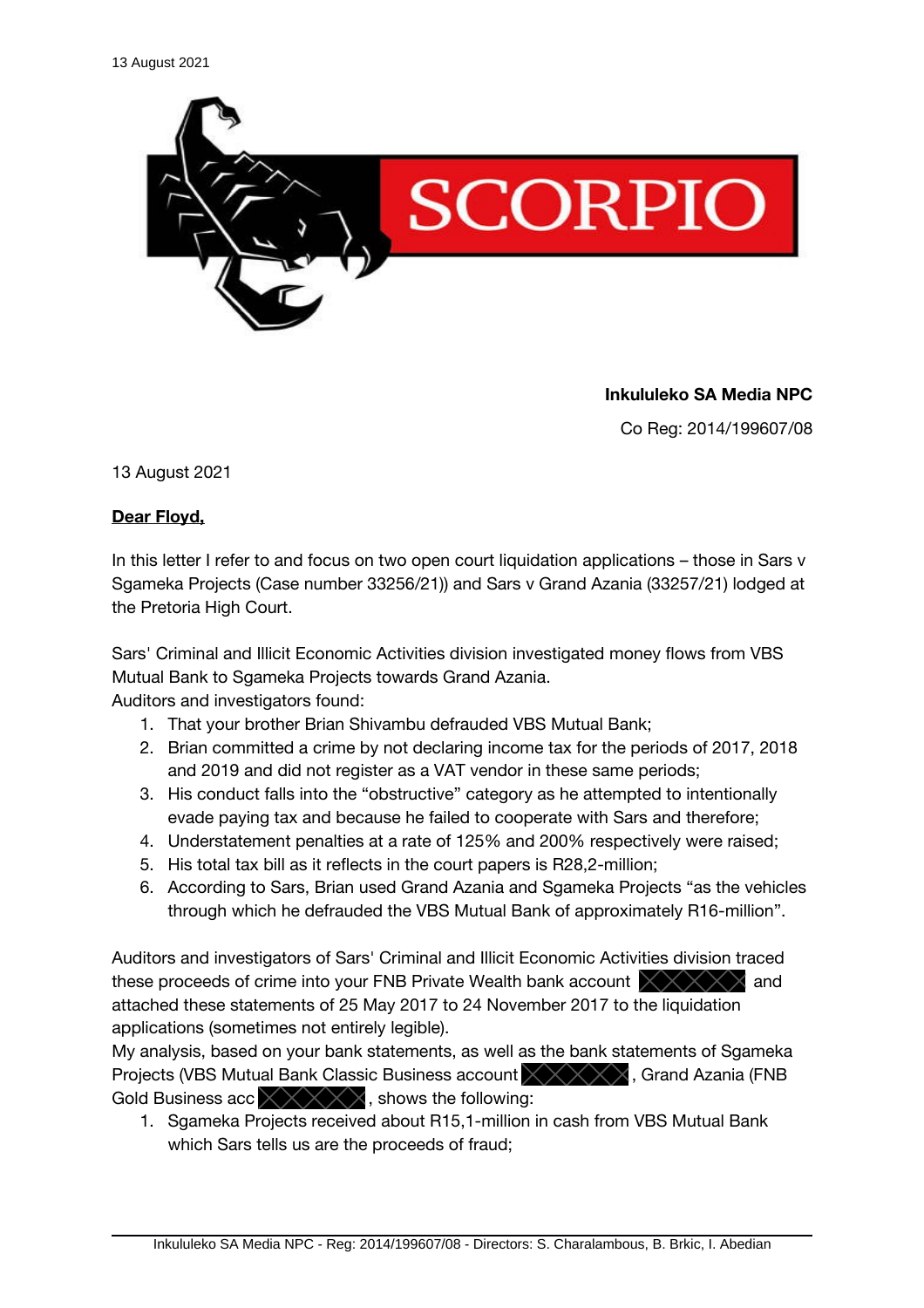- 2. Sgameka Projects paid R180 000 in three tranches into your FNB Private Wealth bank account between 18 August 2017 to 26 August 2017;
- 3. Sgameka Projects further paid R5,16-million in 22 tranches to Grand Azania between 13 June 2017 and 2 March 2018;
- 4. A pattern in the Grand Azania Bank statements suggest that the company paid you R4 269 000 in 61 tranches between 1 November 2016 and 31 August 2018. Of this amount, and based on the court documents, I traced R1 660 000 from VBS Mutual Bank, to Sgameka Projects, to Grand Azania and into your FNB Private Wealth account;
- 5. Grand Azania habitually paid you large sums of cash right after it received VBS-loot, which by now we know are proceeds of fraud. I list three examples:
	- 13 June 2017: Sgameka Projects pays R400 000 to Grand Azania;
	- 14 June 2017: Grand Azania pays R120 000 to your FNB Private Wealth account;
	- 10 July 2017: Sgameka Projects pays R600 000 to Grand Azania;
	- 11 July 2017: Grand Azania pays R50 000 to your FNB Private Wealth account;
	- 6 October 2017: Sgameka Projects pays R200 000 to Grand Azania;

- 6 October 2017, on the same day: Grand Azania pays R100 000 into your FNB Private Wealth account.

This trend of VBS-loot making its way to you through Grand Azania more or less followed for 24 tranches and a total of R1 710 000, paid between 9 June 2017 to 24 November 2017;

6. A third pattern emerges where your former wife Sihle Pezi and your children – I will not name them here as they are minors and not involved in your crimes – also benefts handsomely from VBS-loot and other questionable income funneled to them from Sgameka Projects and Grand Azania. For example:

- Between 31 May 2017 and 24 November, you paid R555 087 in 22 tranches to your wife from your FNB Private Wealth Account. In this time, you pay another T66 000 towards "childsupport" (sic) and "clothes" or "fees". The bulk of these are paid right after the VBS-loot lands in your FNB Private Wealth Account. I list three examples:

- 14 June 2017: You receive R120 000 in VBS-loot from Grand Azania and on the same day pays R40 000 towards "Wife Familyexpenses" (sic). The SMS notifcation of payment is sent to your wife at the time, who is registered as "Sihle Pezi" on your banking app;

- 31 July 2017: You receive R50 000 in VBS-loot from Grand Azania, and on the same day pays R15 000 towards "Mompasi Sihlepezi" (sic), R4500 towards "Childsupport Floydshivambu" (sic) and another R3000 towards "Childsupport Floydshivambu" (sic);

- 12 August 2017: You receive R50 000 in VBS-loot from Grand Azania, and on the same day pays R40 000 to "Wife Floyd".

- Grand Azania made similar payments totaling R686 654,40 towards your former wife and children. I list three examples:

- 21 July 2017: R400 000 deposit towards a Mercedes Benz for Sihle Pezi;

- 1 September 2017: R50 000 to Sihle Pezi, described as "Sihle Floyd".